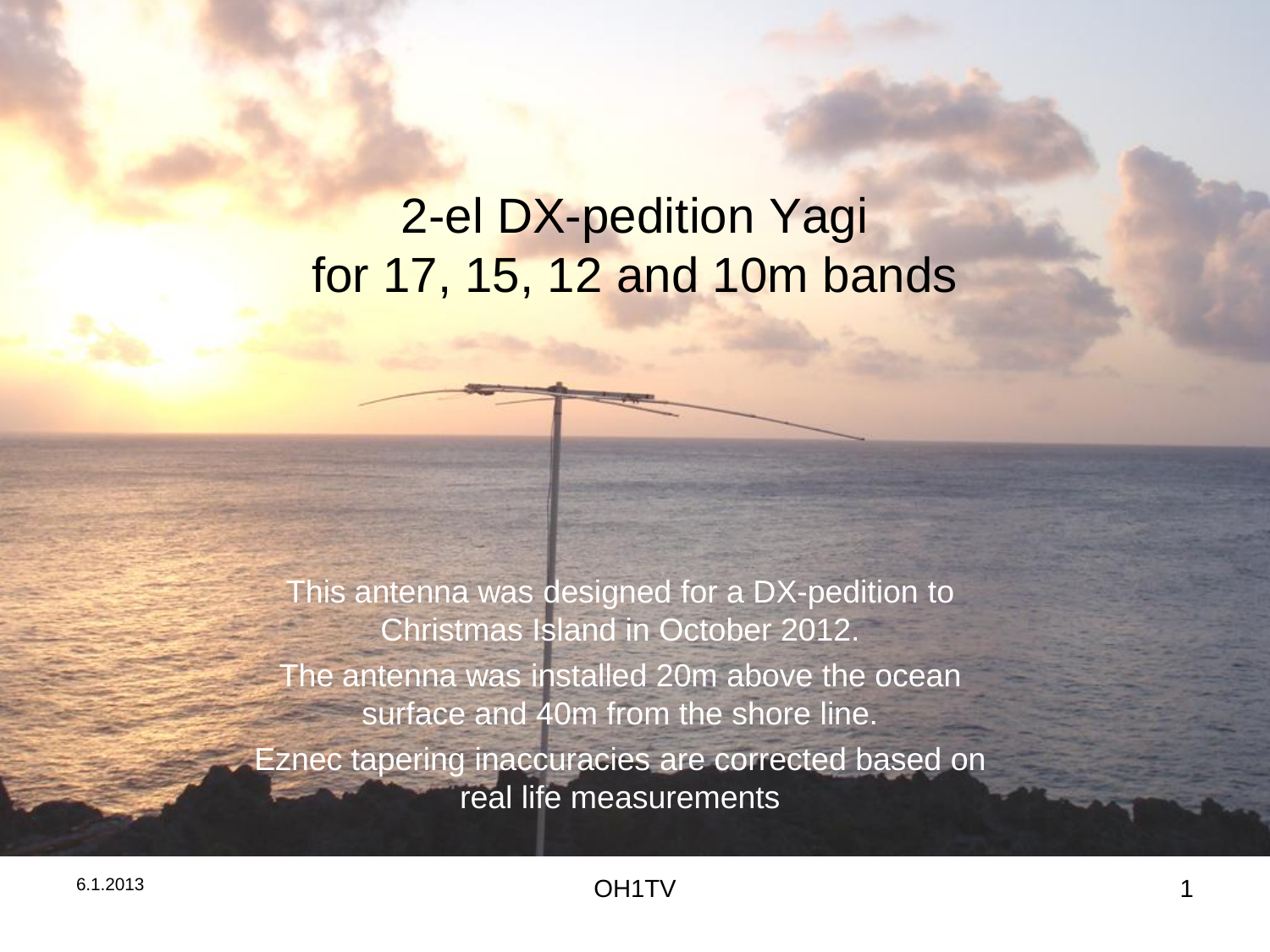# 12m configuration

 $-r$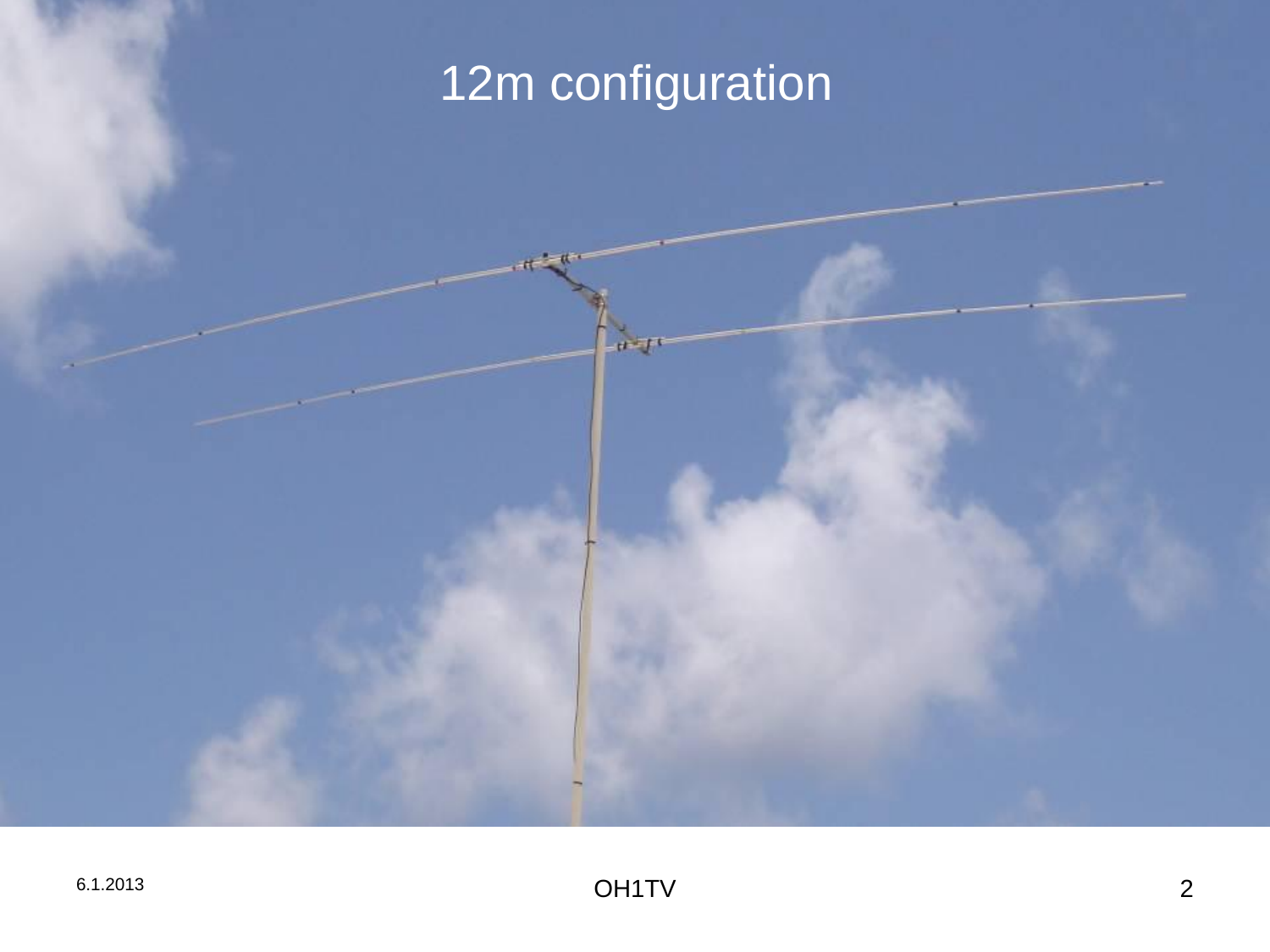# 12m configuration at VK9XM

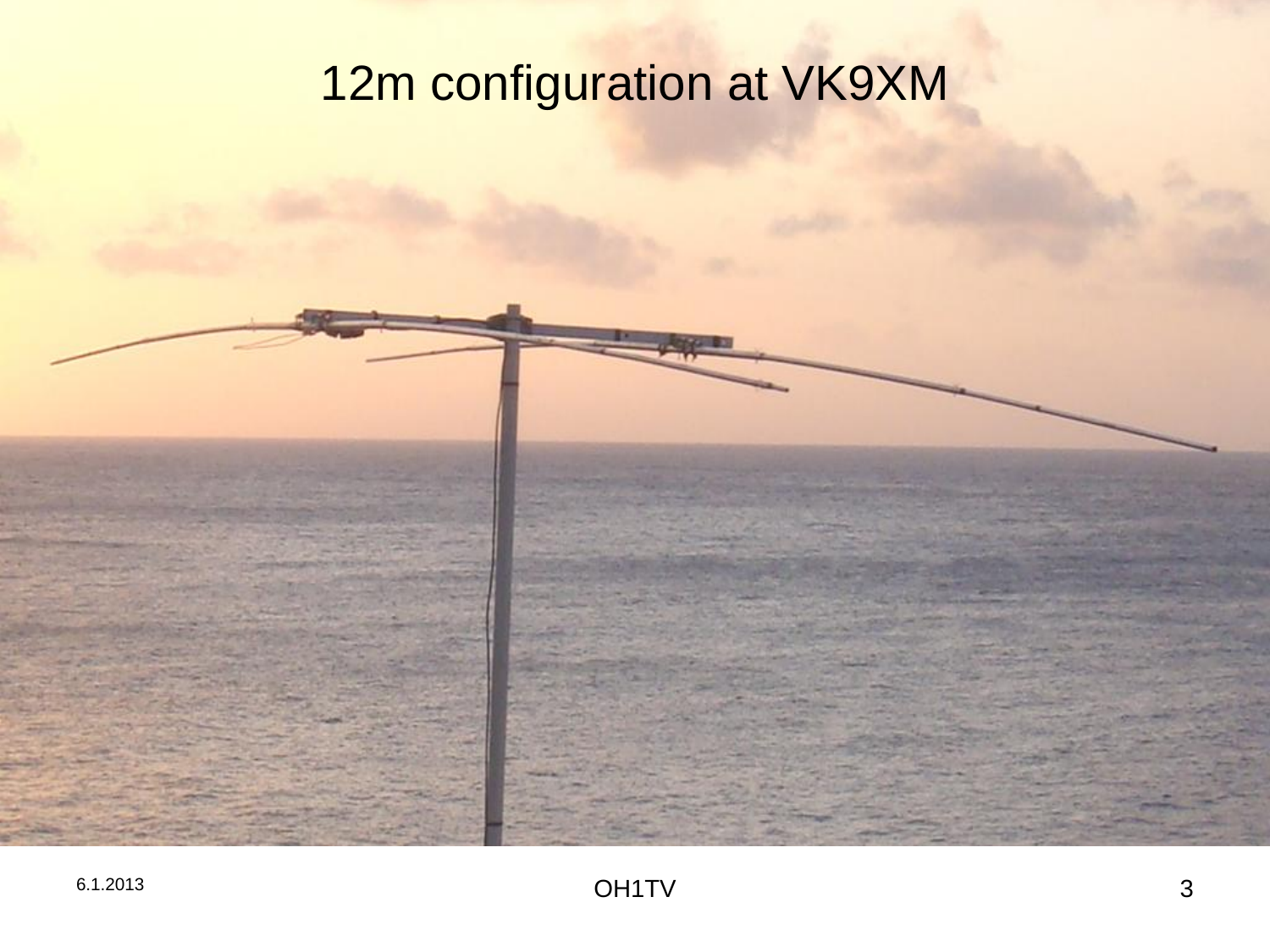# **Performance**

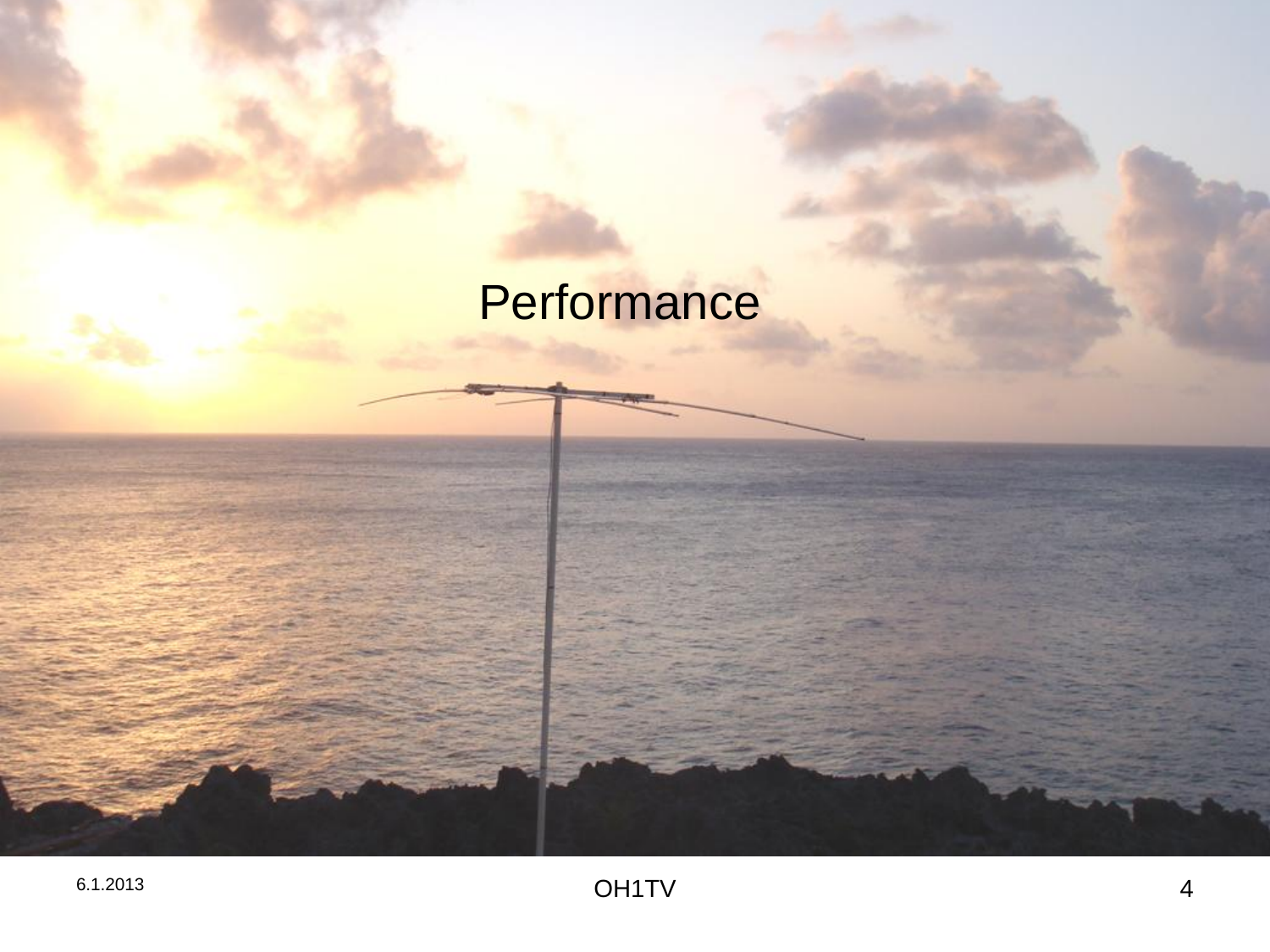#### 17m, free space



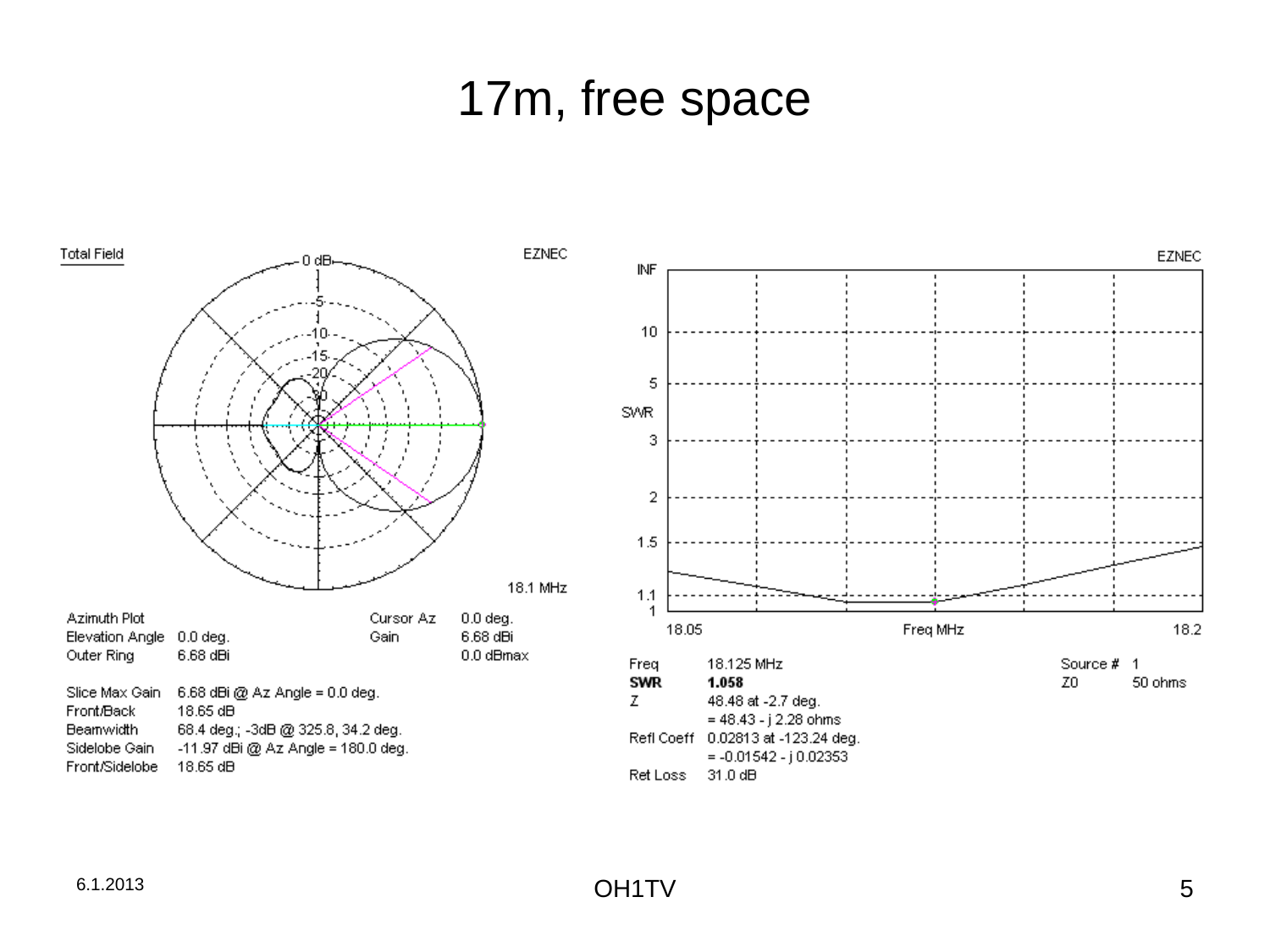#### 15m CW, free space

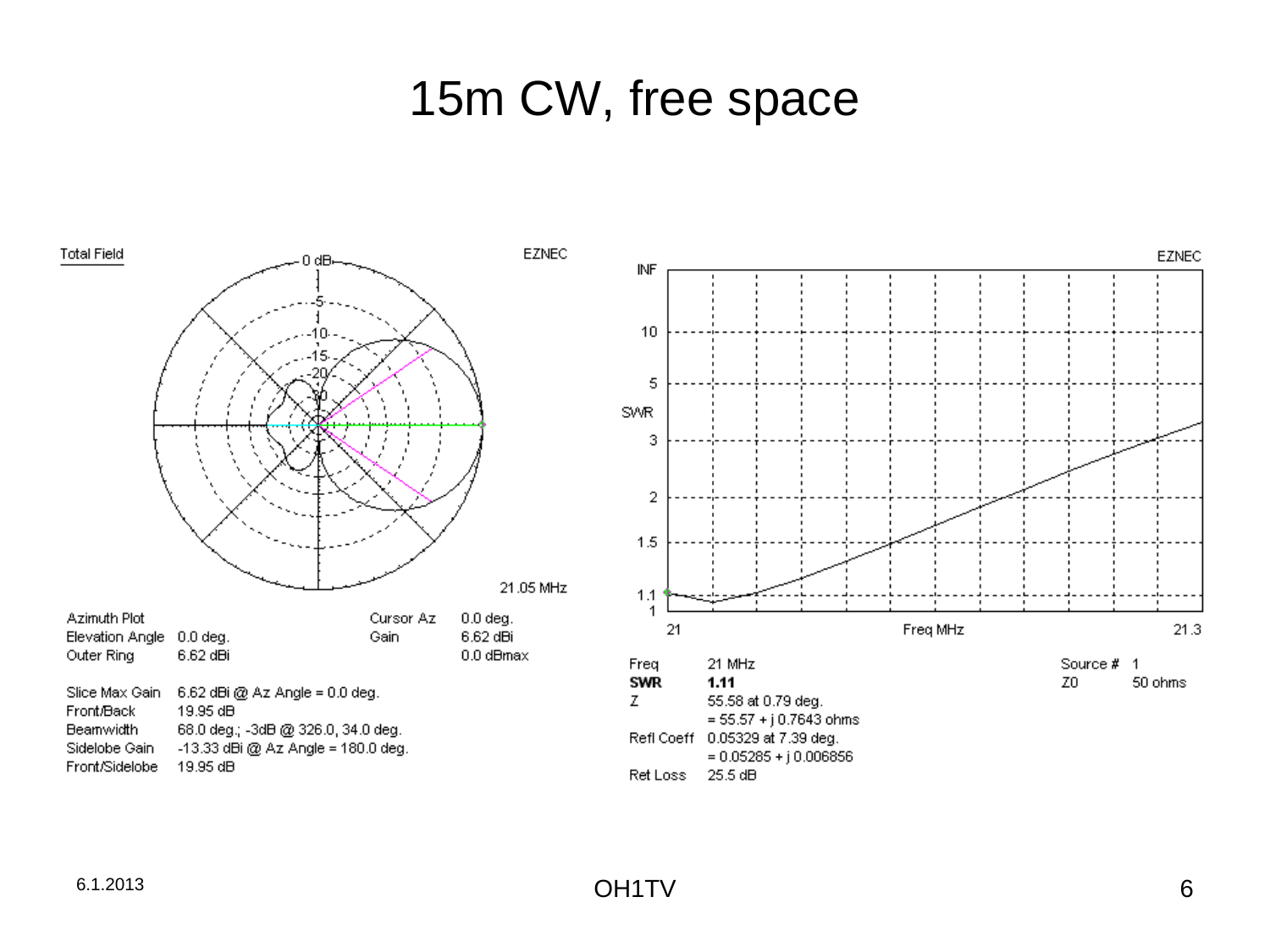#### 15m SSB, free space



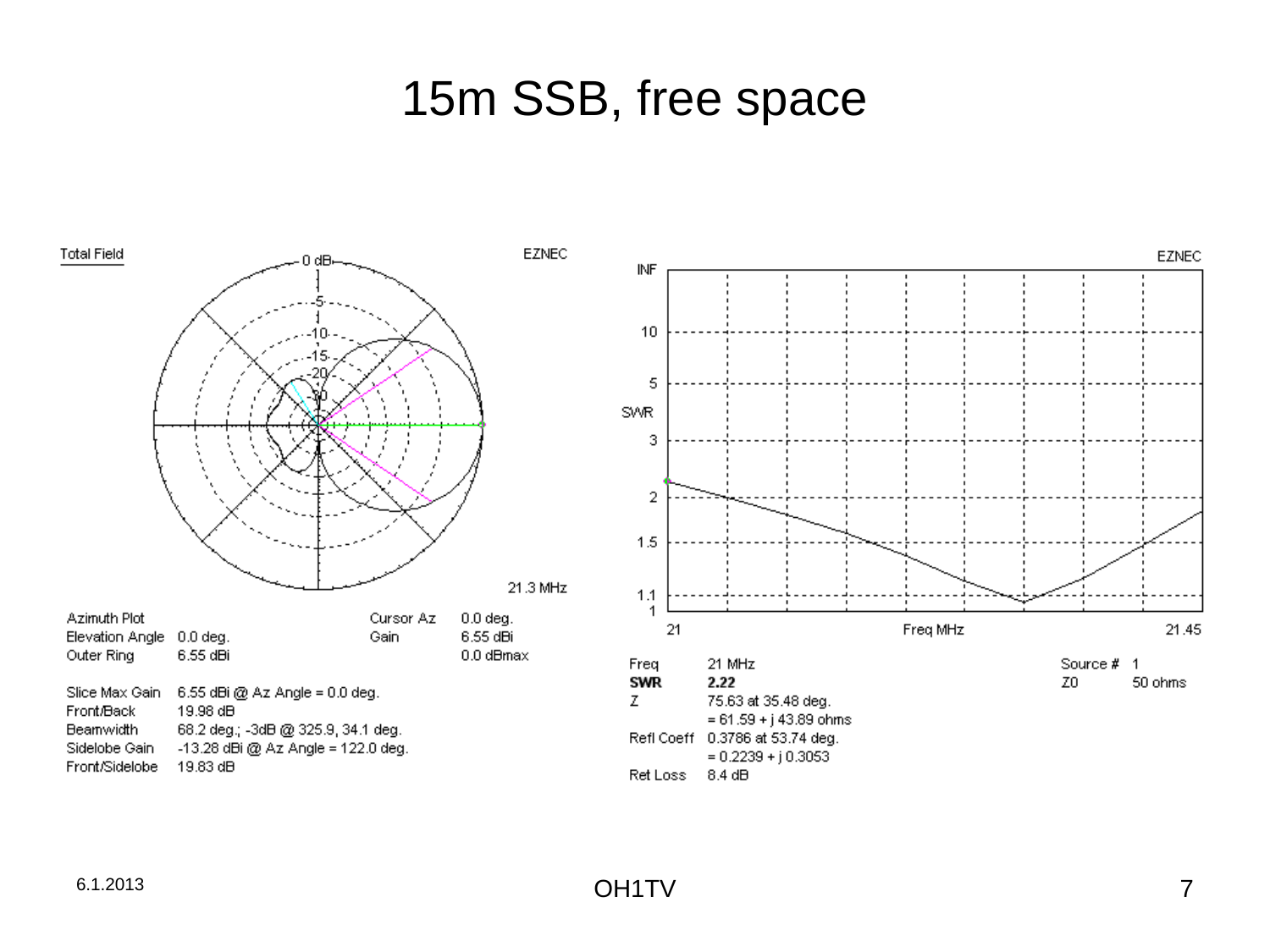#### 12m, free space



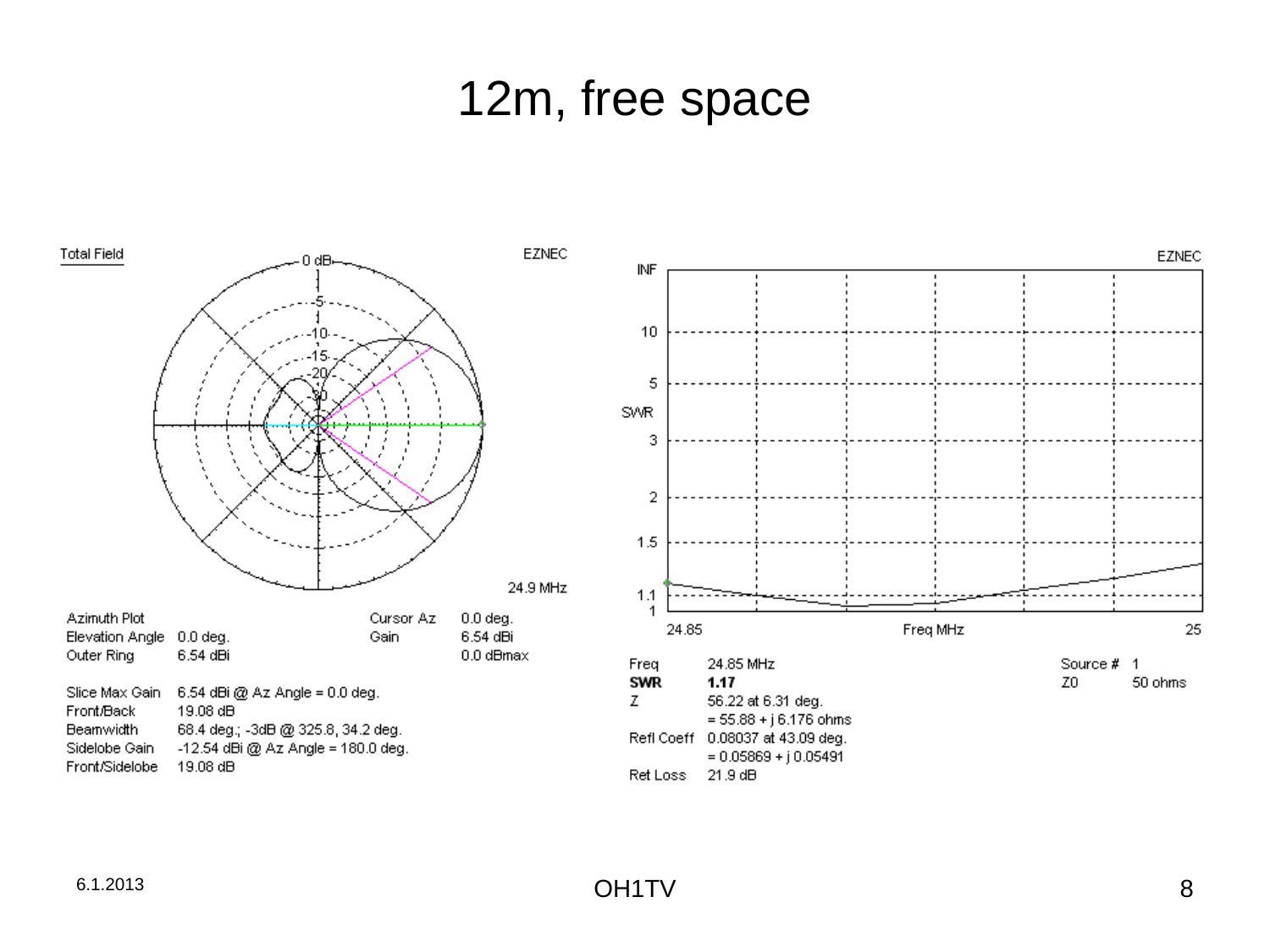#### 10m CW, free space

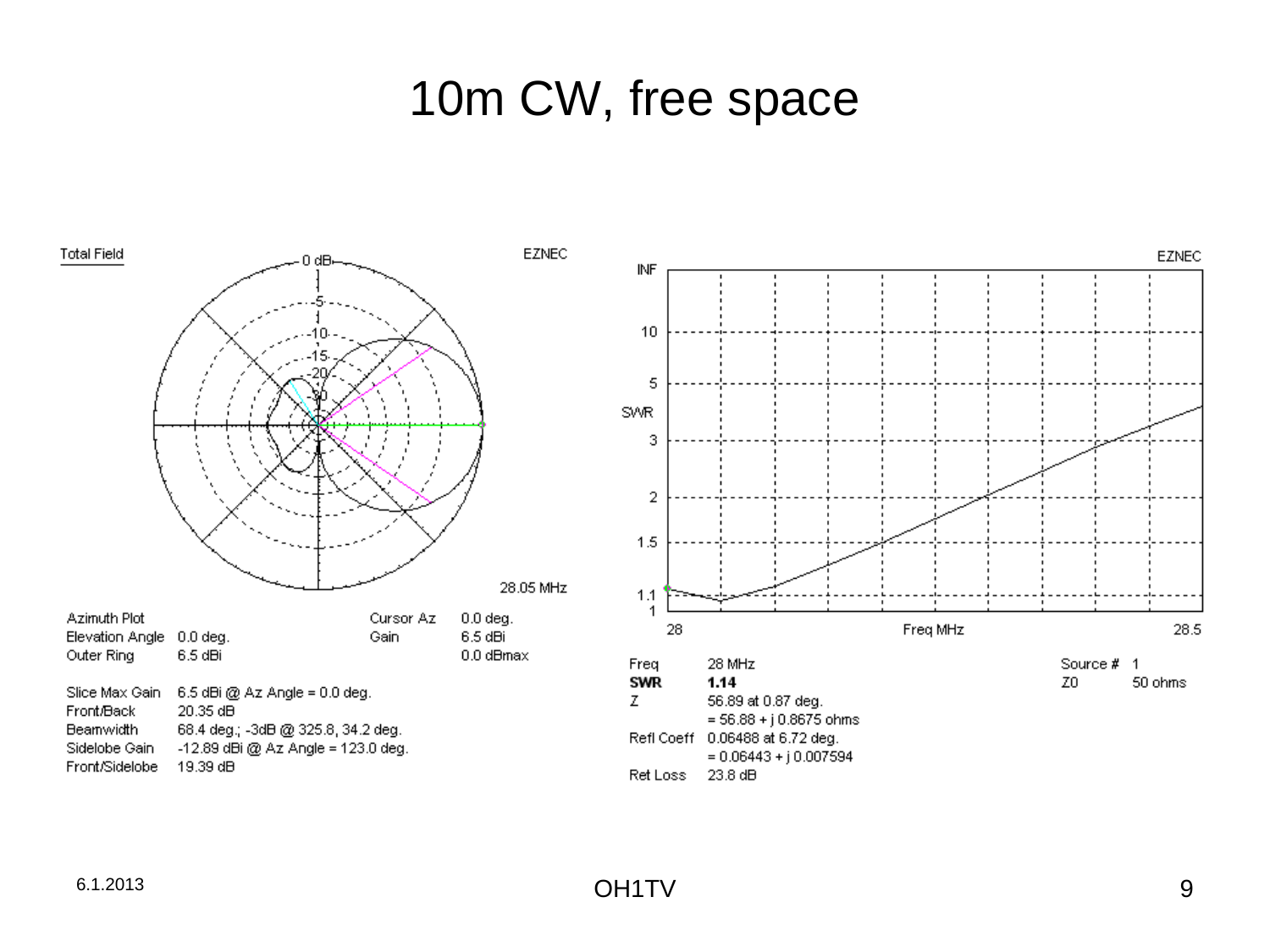#### 10m SSB, free space





**EZNEC**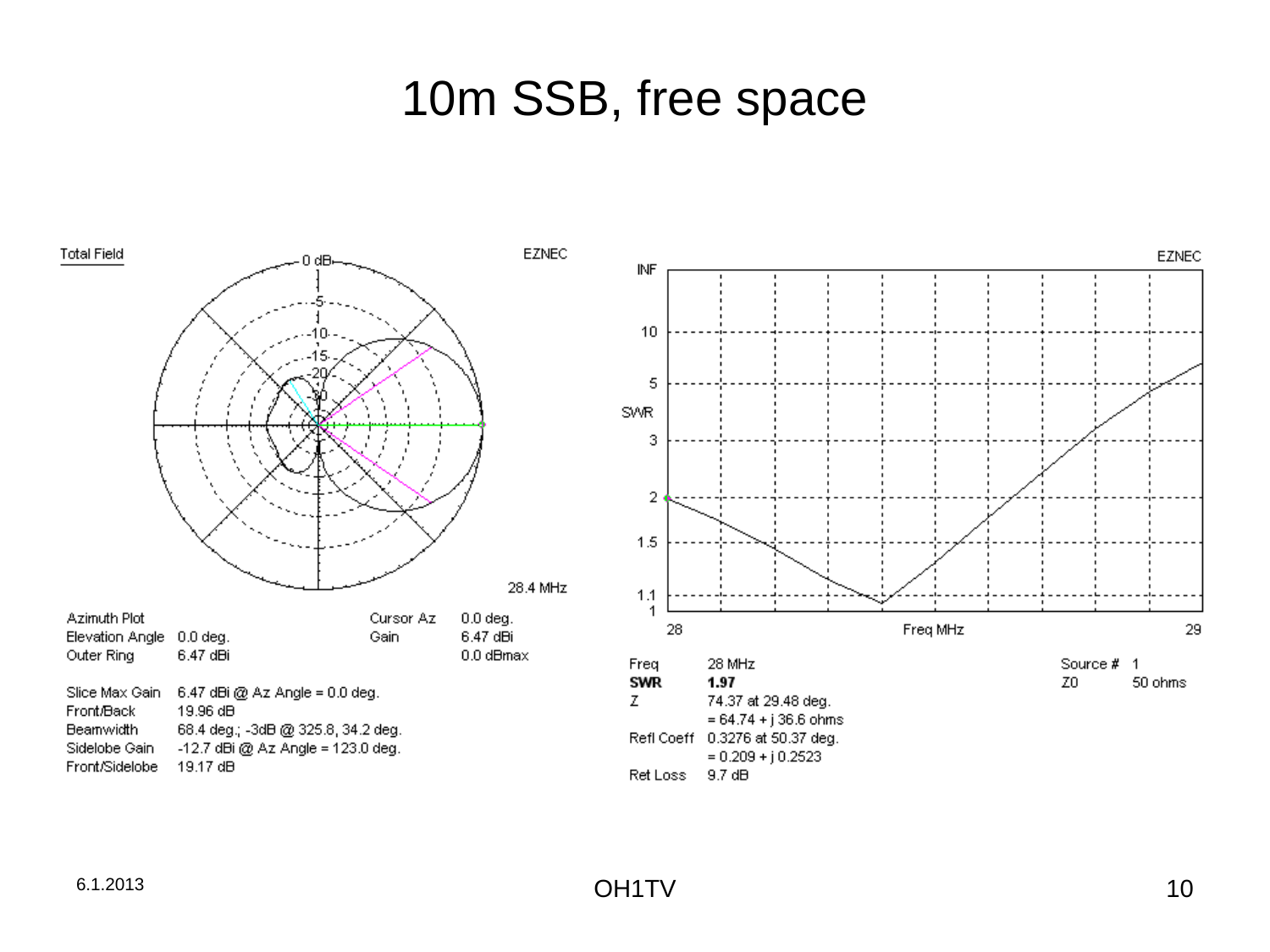# Gain and TOA at VK9XM in October 2012

antenna 6m above ground, on a 15m high cliff

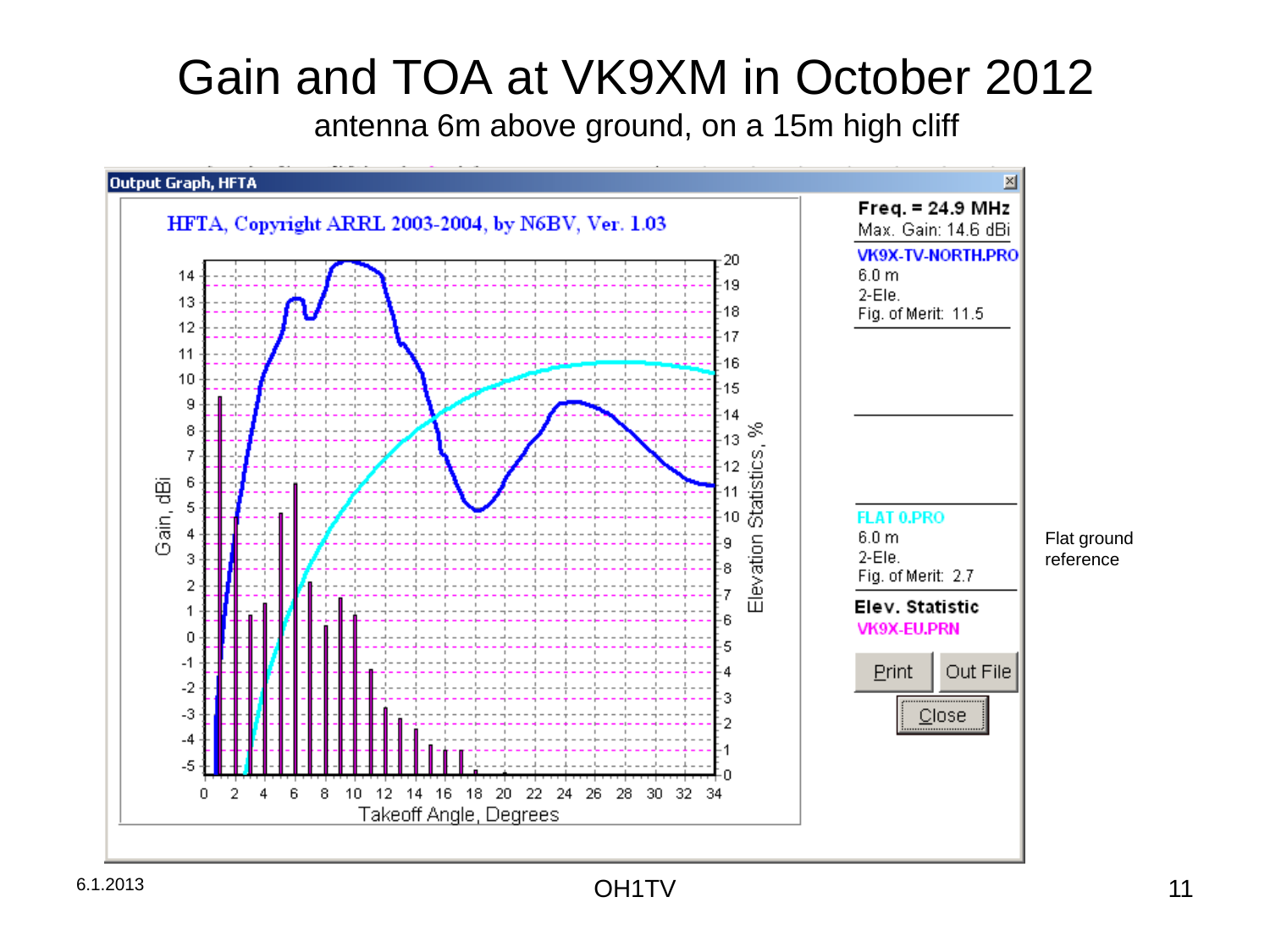## **Structure and Dimensions**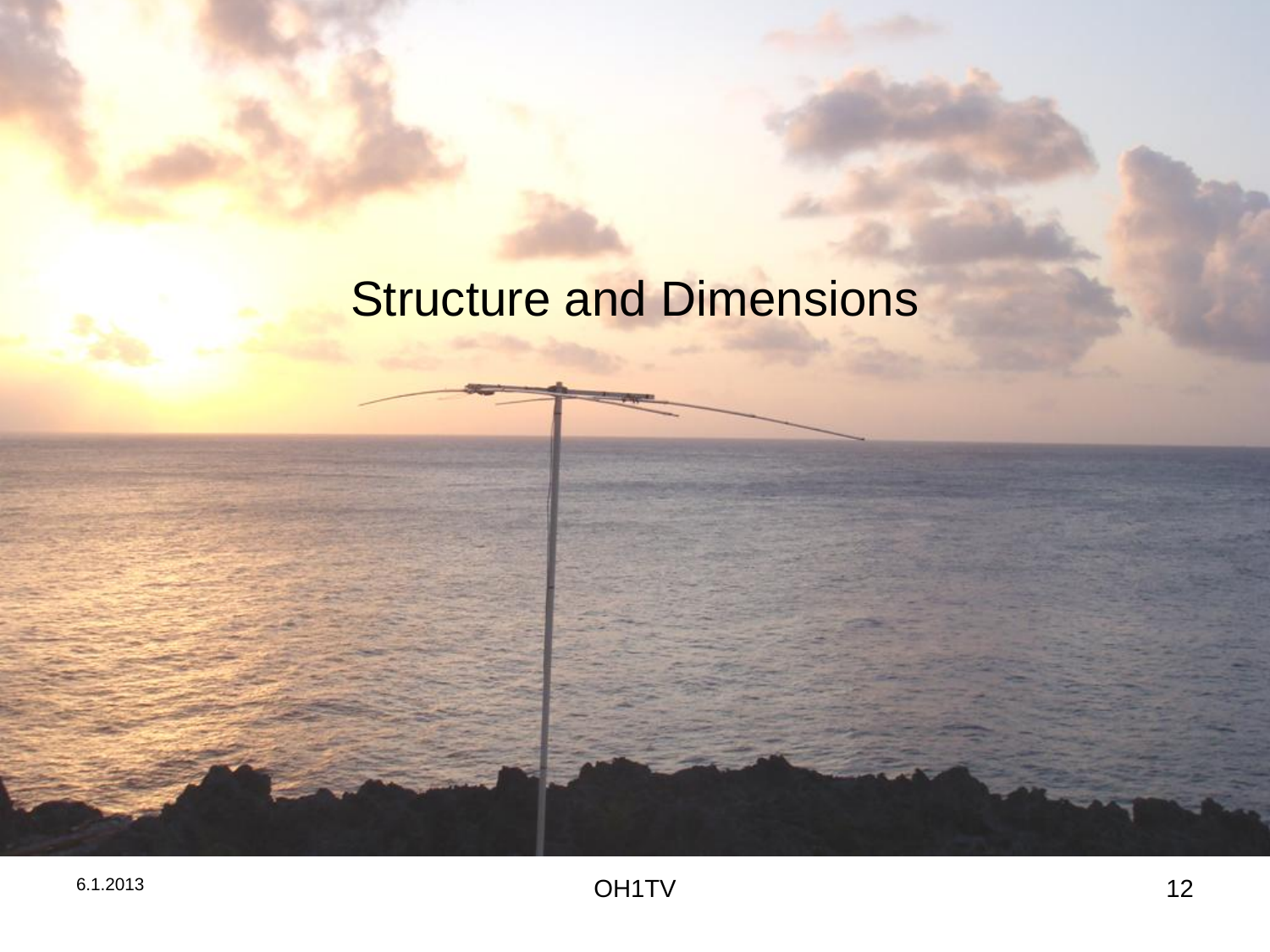# **Structure**

- 2-element Yagi, the parasitic element is director
- When assembled the antenna is mono-bander
	- Bands: 17m, 15m CW,15m SSB, 12m, 10m CW, 10m SSB
- Element spacing about 0.085  $\lambda$  on all bands
- Impedance matching to 50 ohm is with hairpin
- Element to boom mounting is with cable ties
- Element sections are locked with split pins
- For transportation the longest components are 1250mm
- This antenna is for light wind conditions only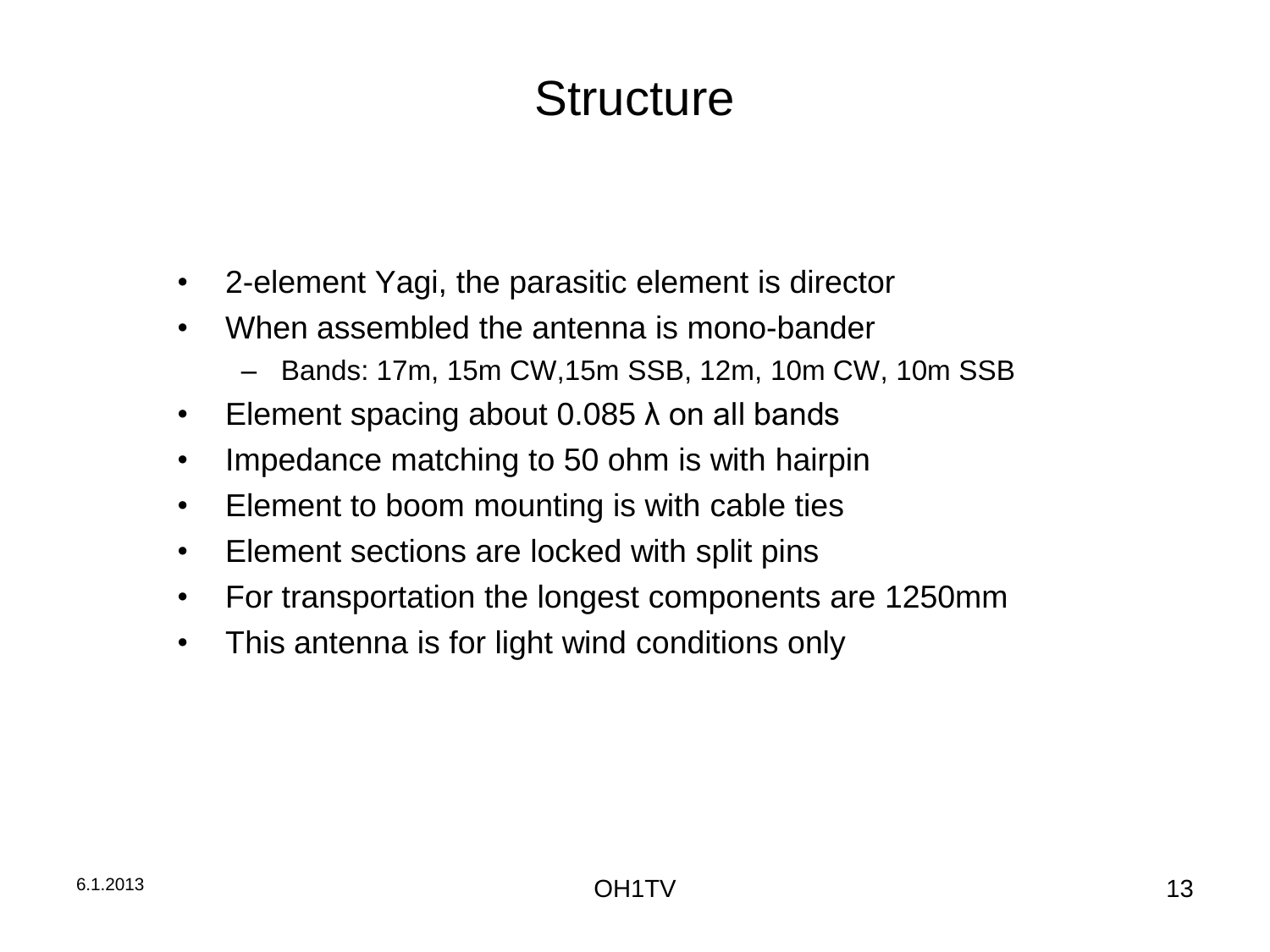#### Element to boom

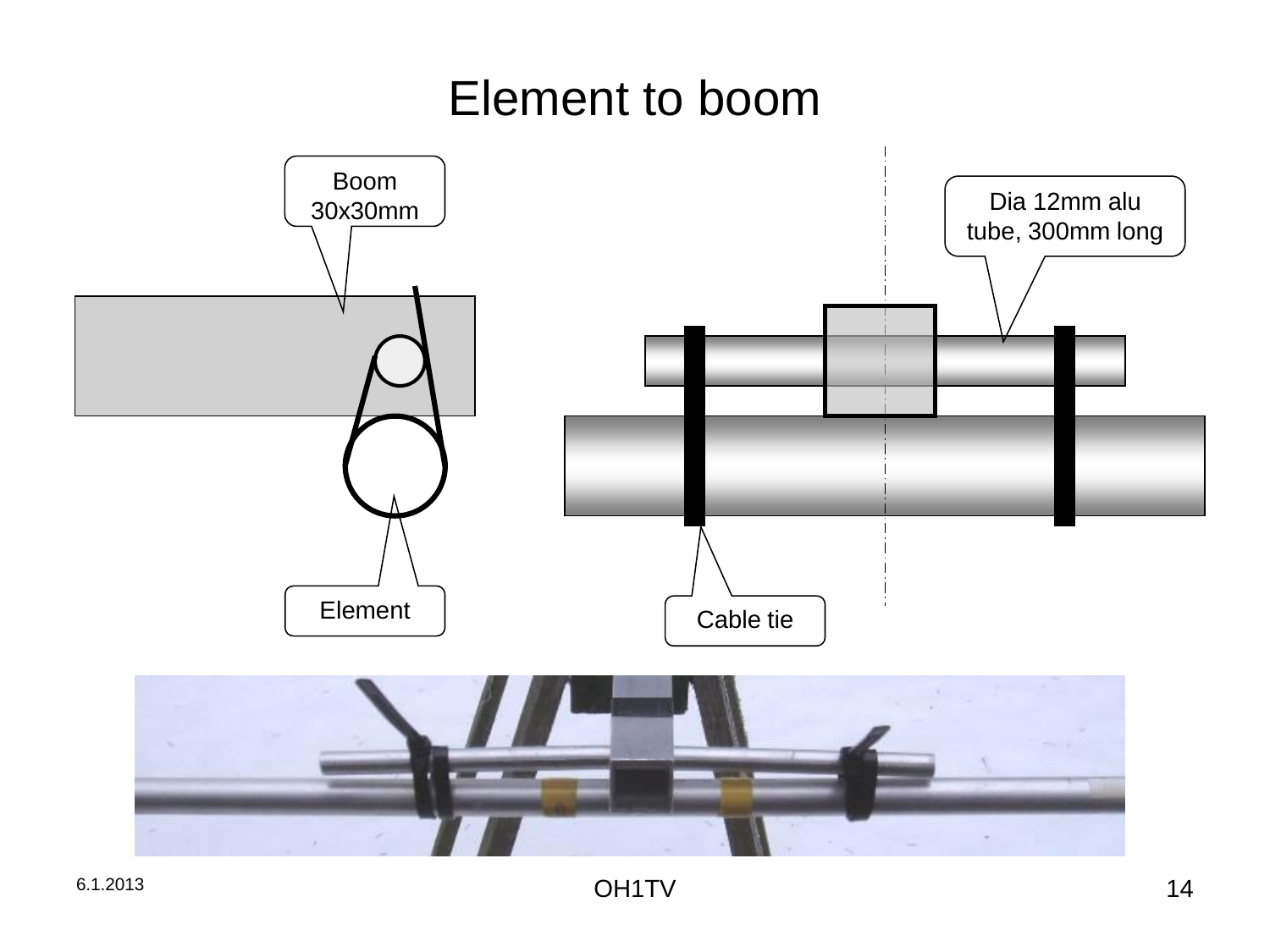# Boom for 15, 12 and 10m bands

Material dia 30x30mm square aluminum tube, wall 1.5mm 4 holes dia 12mm in line

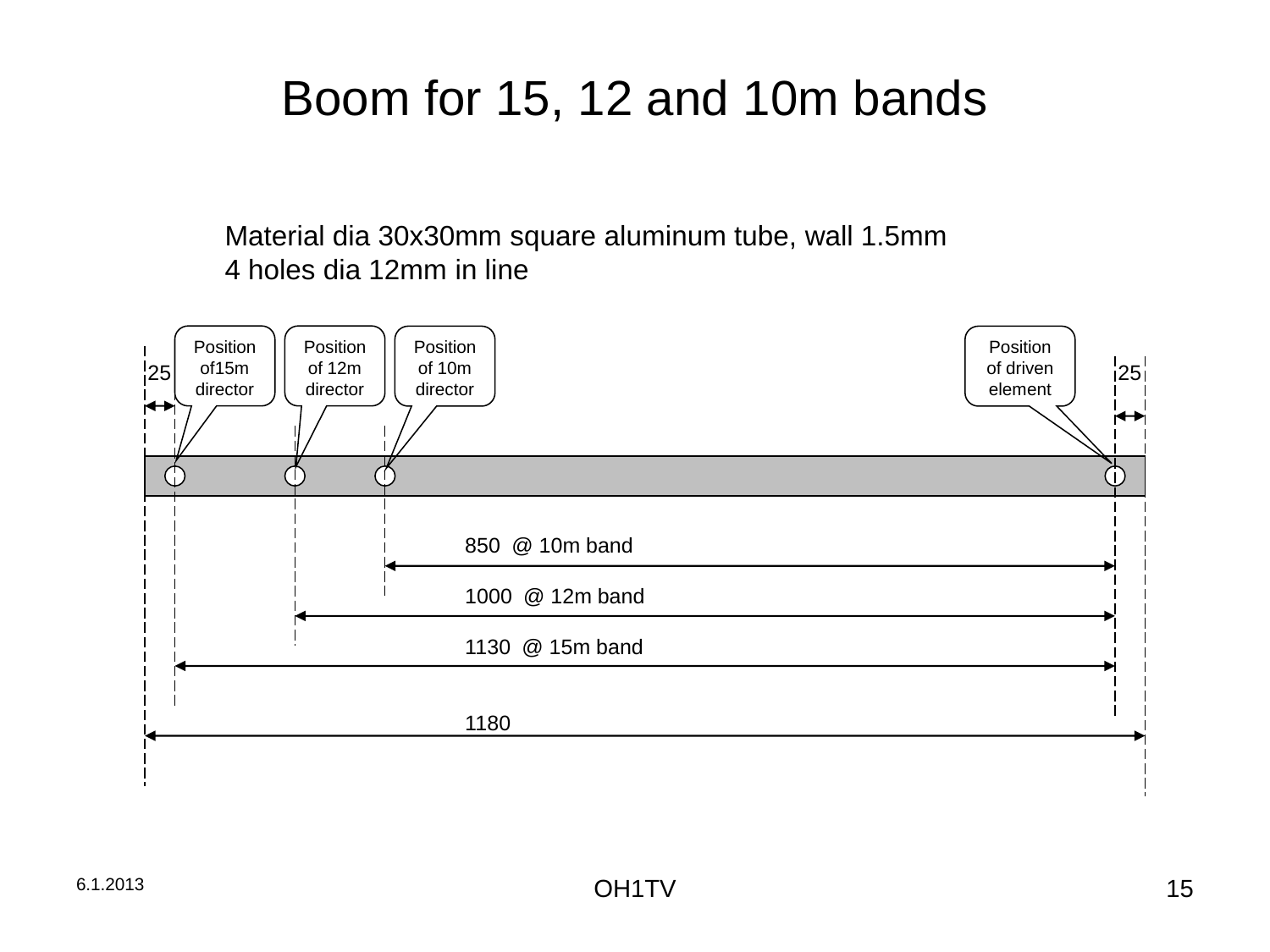# Boom extension for 17m band

Material dia 25x25mm square aluminum tube, wall 1.5mm 2 holes dia 12mm in line

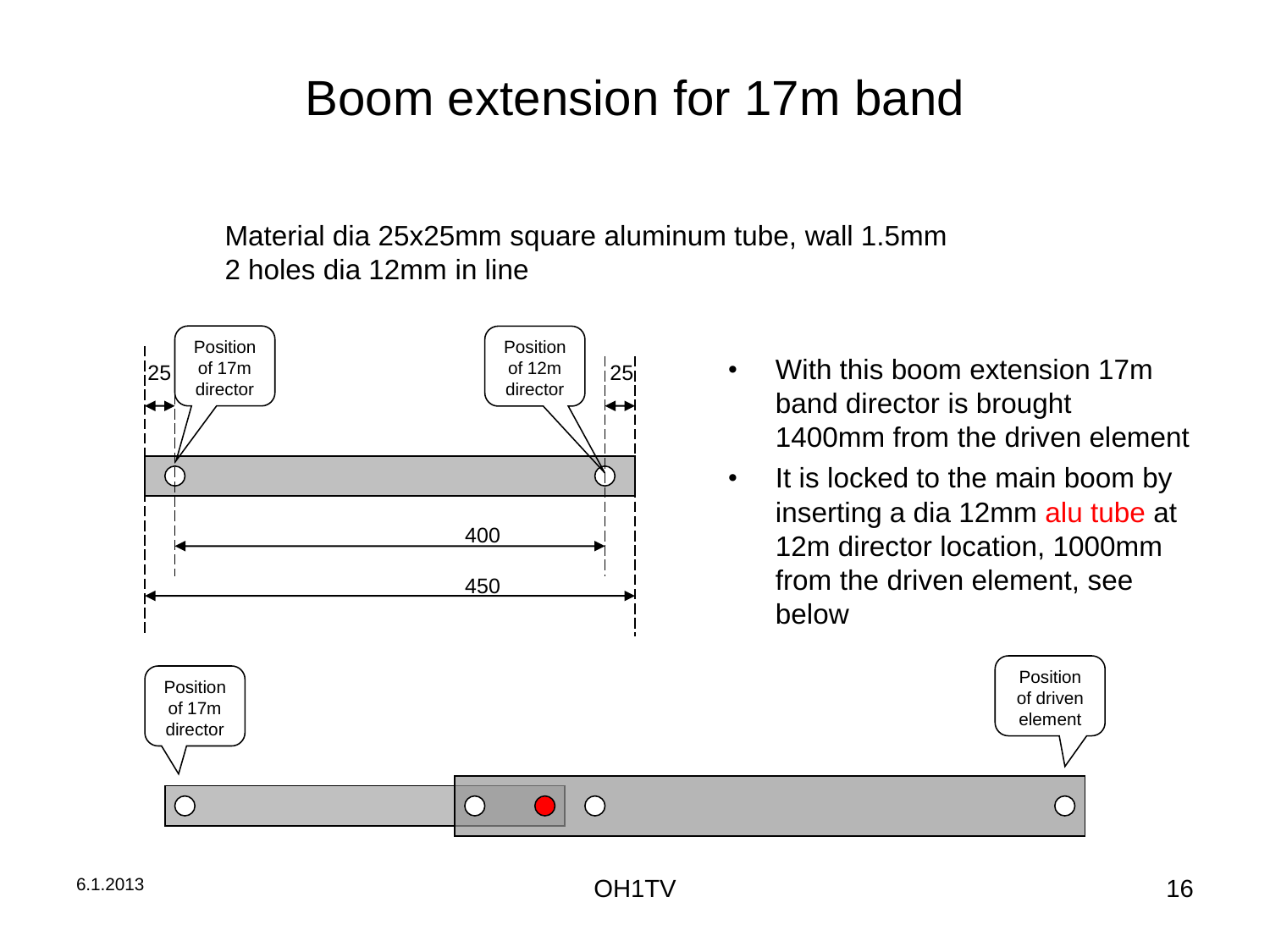# 1. Element center sections

Director and driven element



Glass fiber tube glued with epoxy, Araldit or similar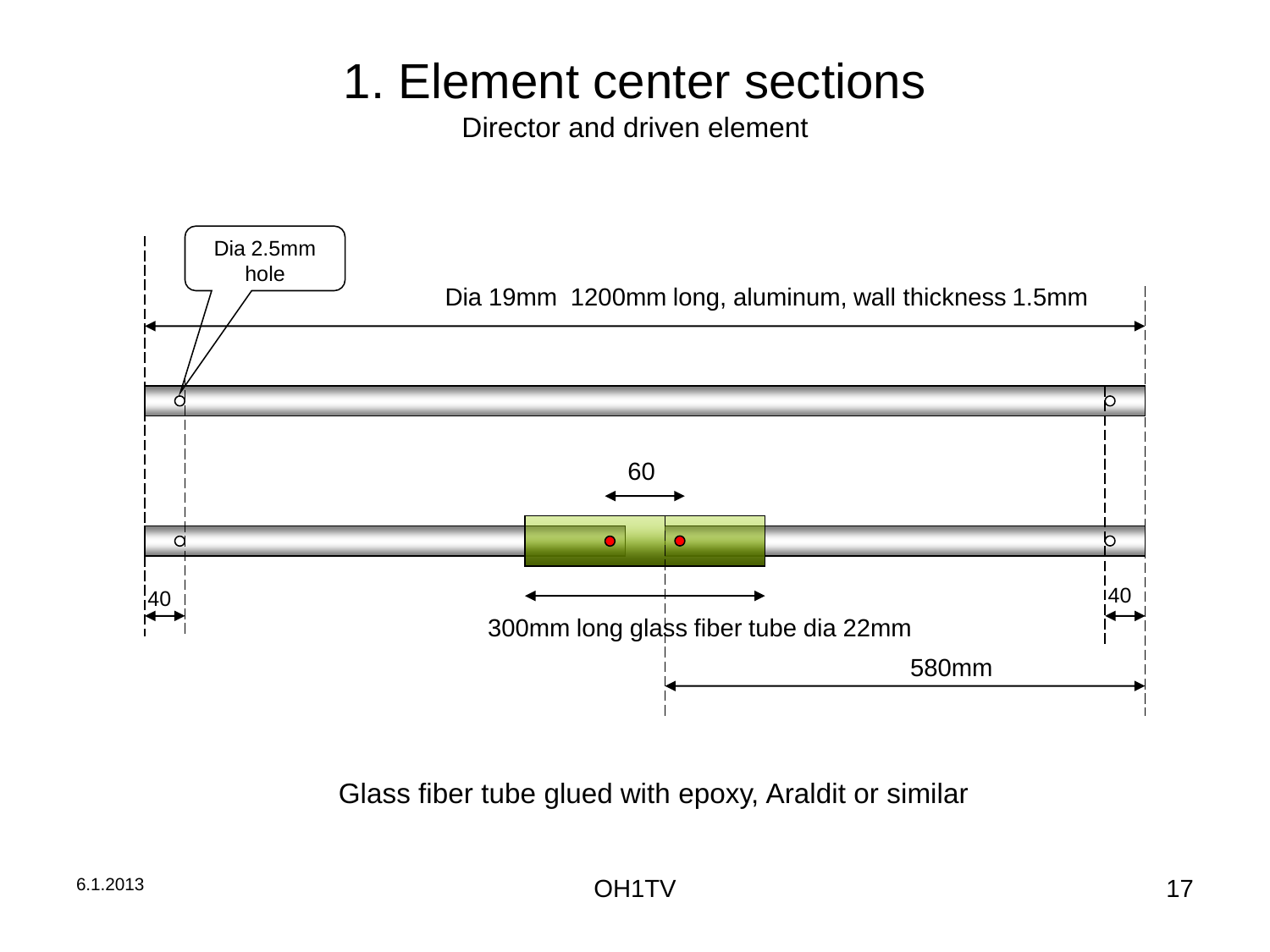#### 2. Second sections

Director and driven element, all 4pcs similar

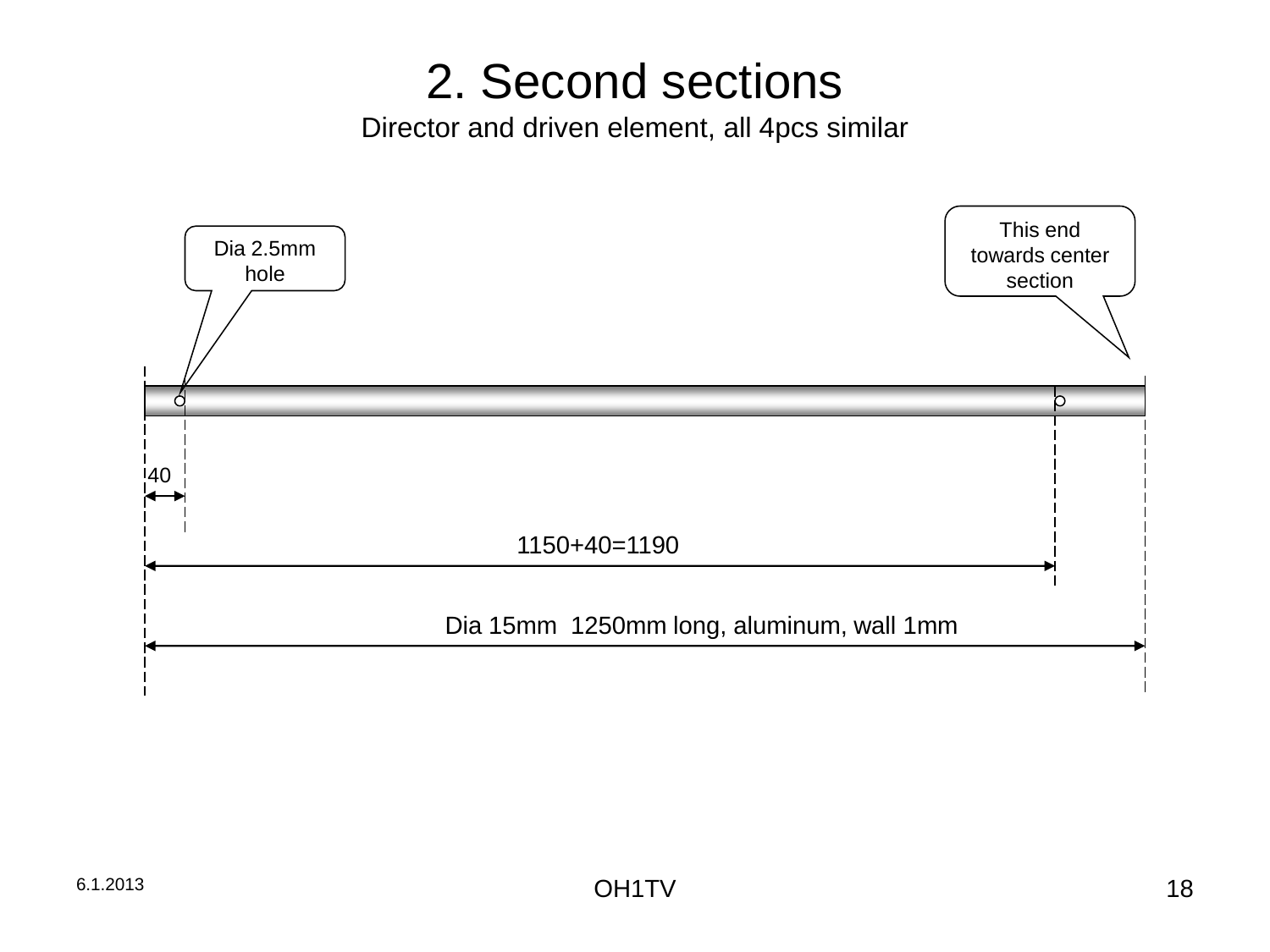# 3a. Third sections

Driven element, 2pcs

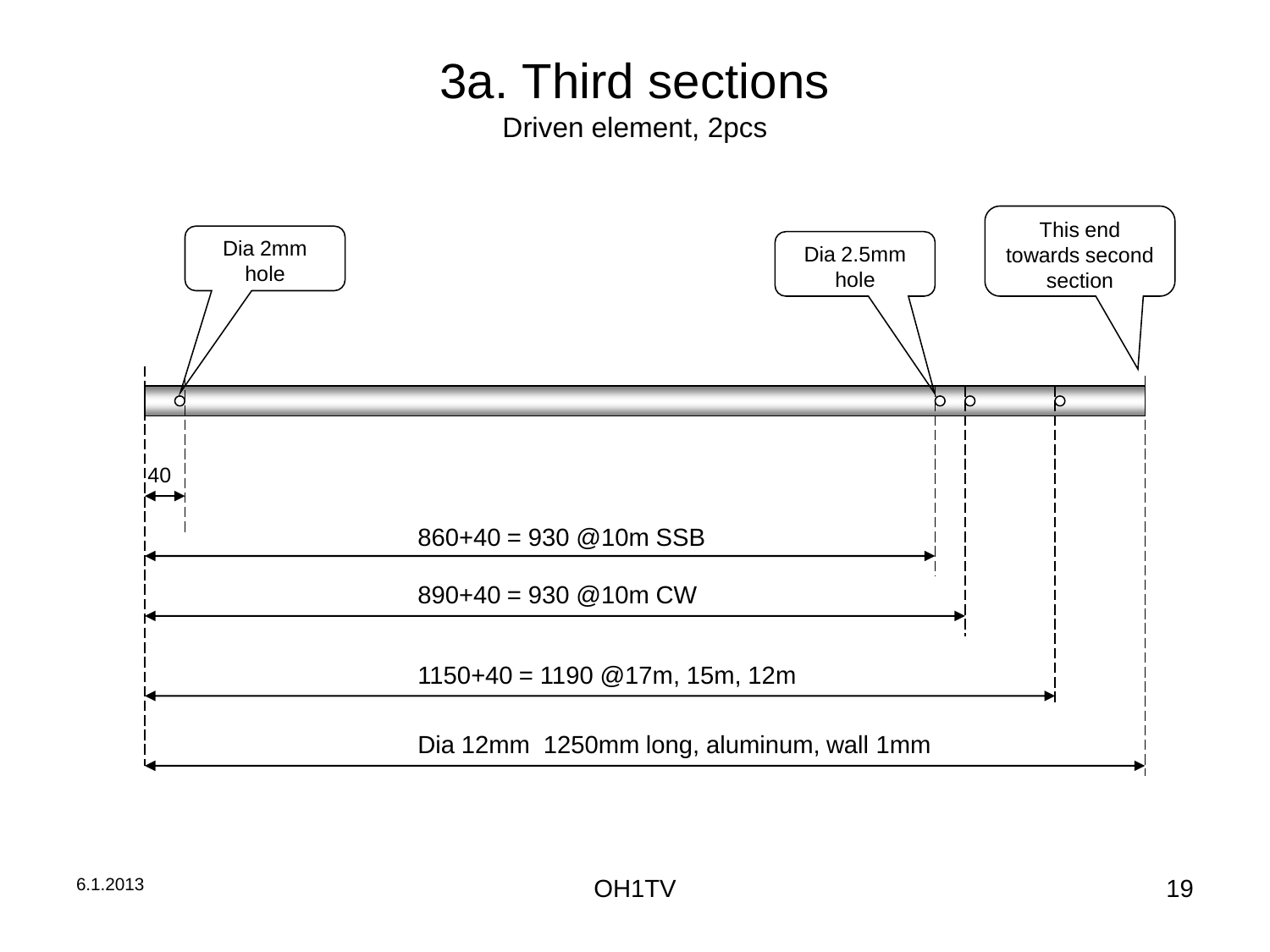# 3b. Third sections

Director, 2pcs

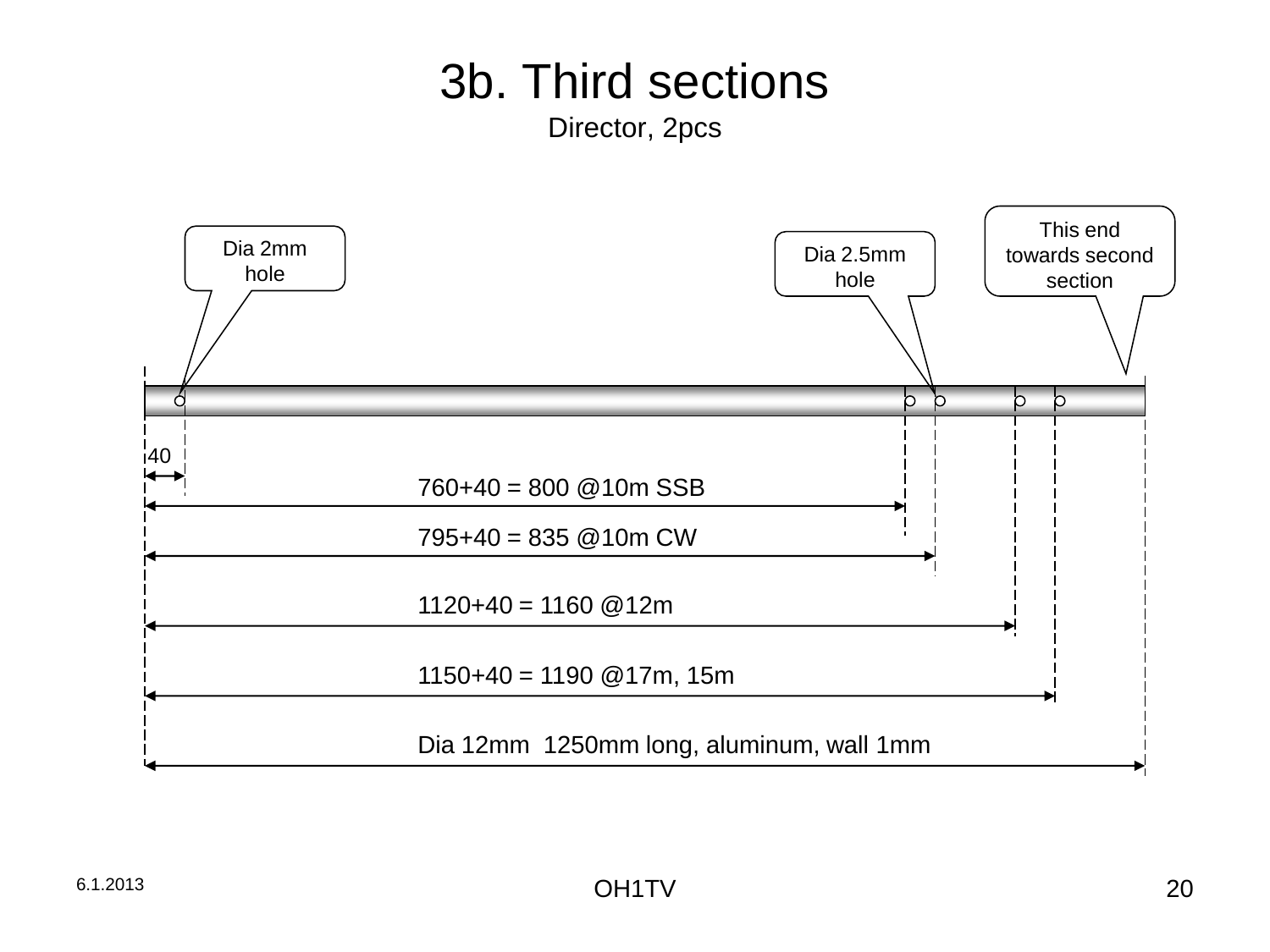# 4a. Fourth sections

Driven element, 2pcs

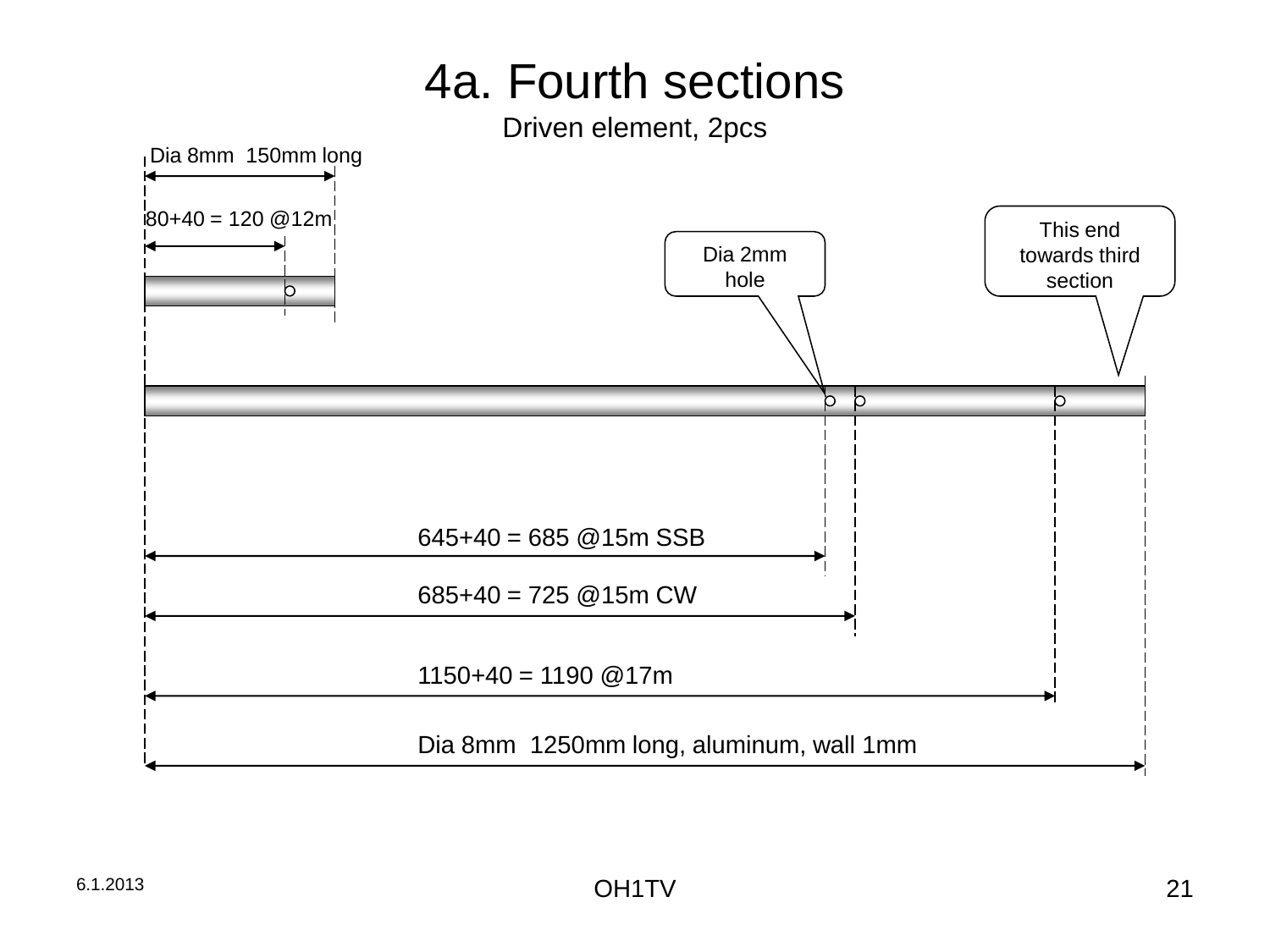# 4b. Fourth sections

Director, 2pcs

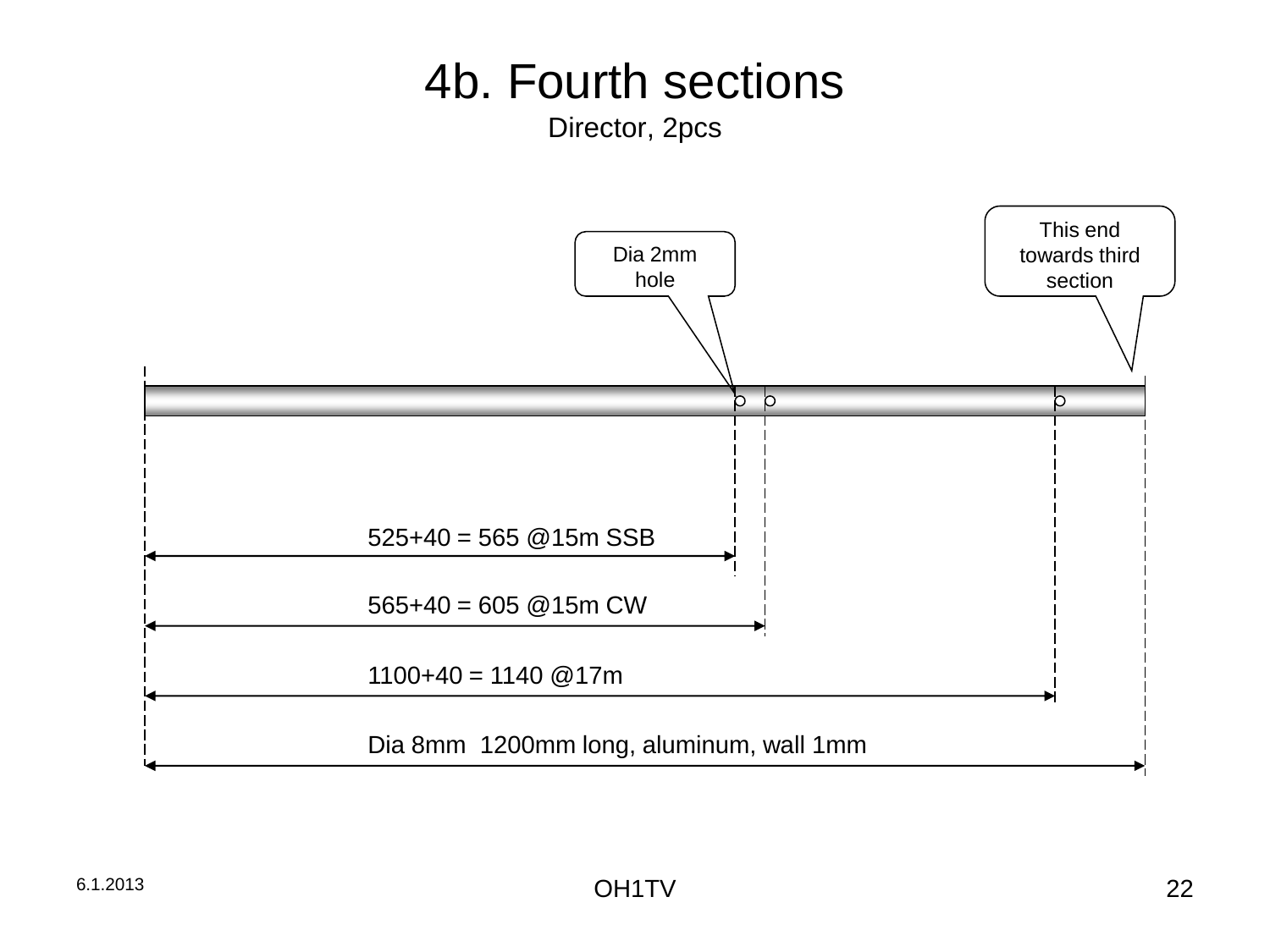# 5. Fifth sections

On 17m band only Driven and Director, 2pcs each

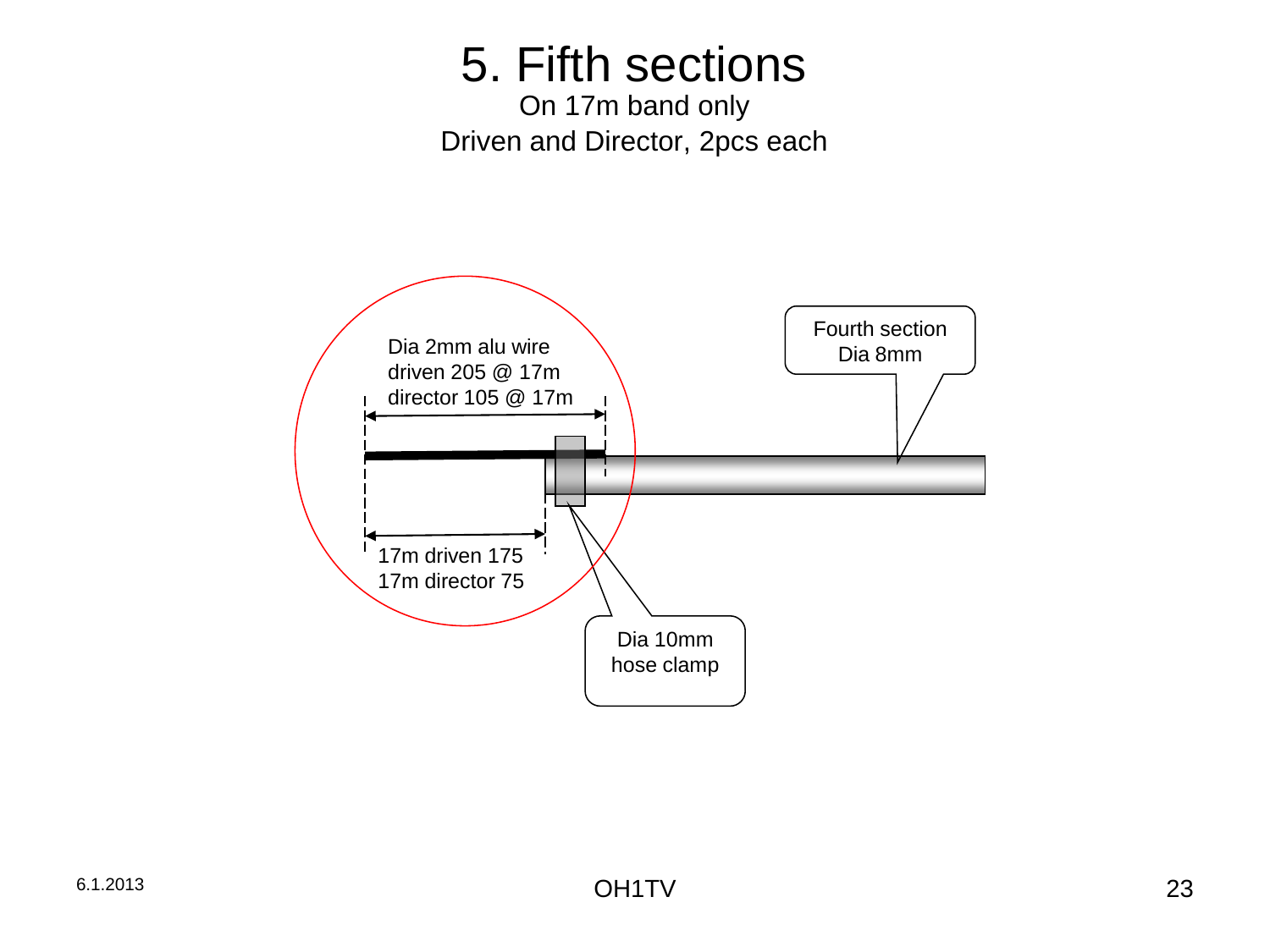#### Element construction

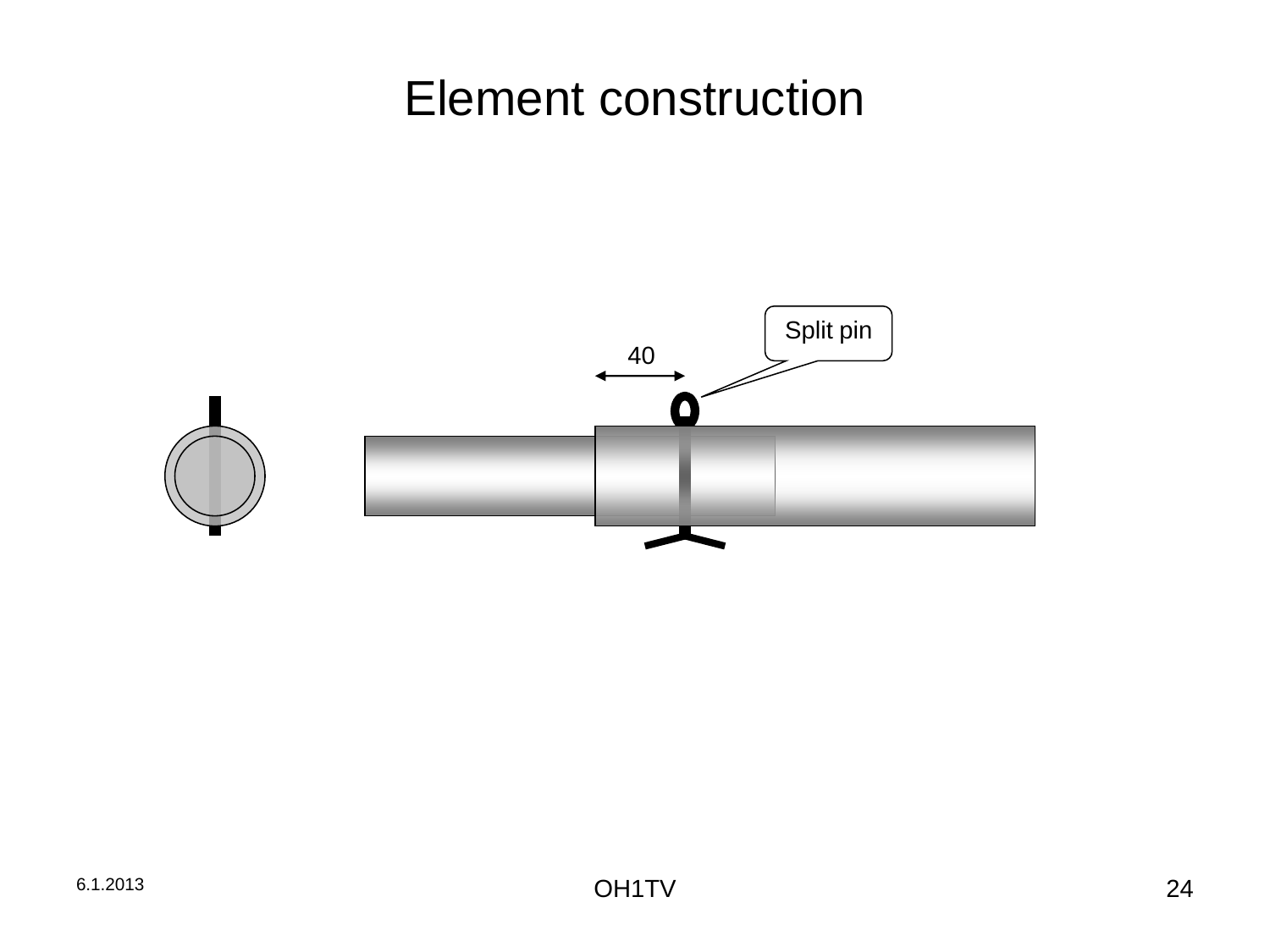#### Dimensions (half element)

| Frequency |          | Tube | Tube | Tube | Tube | Wire | Element        | <b>Hairpin</b> | Fine tuning |
|-----------|----------|------|------|------|------|------|----------------|----------------|-------------|
| kHz       |          | 19mm | 15mm | 12mm | 8mm  | 2mm  | <b>Spacing</b> | L / uH         | mm/50kHz    |
| 18100     | driven   | 600  | 1150 | 1150 | 1150 | 175  |                |                | 11.4        |
|           | total    | 600  | 1750 | 2900 | 4050 | 4225 |                | 0.38           |             |
|           |          |      |      |      |      |      | 1400           |                |             |
|           | director | 600  | 1150 | 1150 | 1100 | 75   |                |                |             |
|           | total    | 600  | 1750 | 2900 | 4000 | 4075 |                |                |             |
| 21050     | driven   | 600  | 1150 | 1150 | 685  |      |                |                | 8.5         |
|           | total    | 600  | 1750 | 2900 | 3585 |      |                | 0.32           |             |
|           |          |      |      |      |      |      | 1130           |                |             |
|           | director | 600  | 1150 | 1150 | 565  |      |                |                |             |
|           | total    | 600  | 1750 | 2900 | 3465 |      |                |                |             |
| 21300     | driven   | 600  | 1150 | 1150 | 645  |      |                |                | 8.2         |
|           | total    | 600  | 1750 | 2900 | 3545 |      |                | 0.32           |             |
|           |          |      |      |      |      |      | 1130           |                |             |
|           | director | 600  | 1150 | 1150 | 525  |      |                |                |             |
|           | total    | 600  | 1750 | 2900 | 3425 |      |                |                |             |
| 24900     | driven   | 600  | 1150 | 1150 | 80   |      |                |                | 6.0         |
|           | total    | 600  | 1750 | 2900 | 2980 |      |                | 0.27           |             |
|           |          |      |      |      |      |      | 1000           |                |             |
|           | director | 600  | 1150 | 1120 |      |      |                |                |             |
|           | total    | 600  | 1750 | 2870 |      |      |                |                |             |
| 28050     | driven   | 600  | 1150 | 890  |      |      |                |                | 4.8         |
|           | total    | 600  | 1750 | 2640 |      |      |                | 0.25           |             |
|           |          |      |      |      |      |      | 850            |                |             |
|           | director | 600  | 1150 | 795  |      |      |                |                |             |
|           | total    | 600  | 1750 | 2545 |      |      |                |                |             |
| 28400     | driven   | 600  | 1150 | 860  |      |      |                |                | 4.6         |
|           | total    | 600  | 1750 | 2610 |      |      |                | 0.25           |             |
|           |          |      |      |      |      |      | 850            |                |             |
|           | director | 600  | 1150 | 760  |      |      |                |                |             |
|           | total    | 600  | 1750 | 2510 |      |      |                |                |             |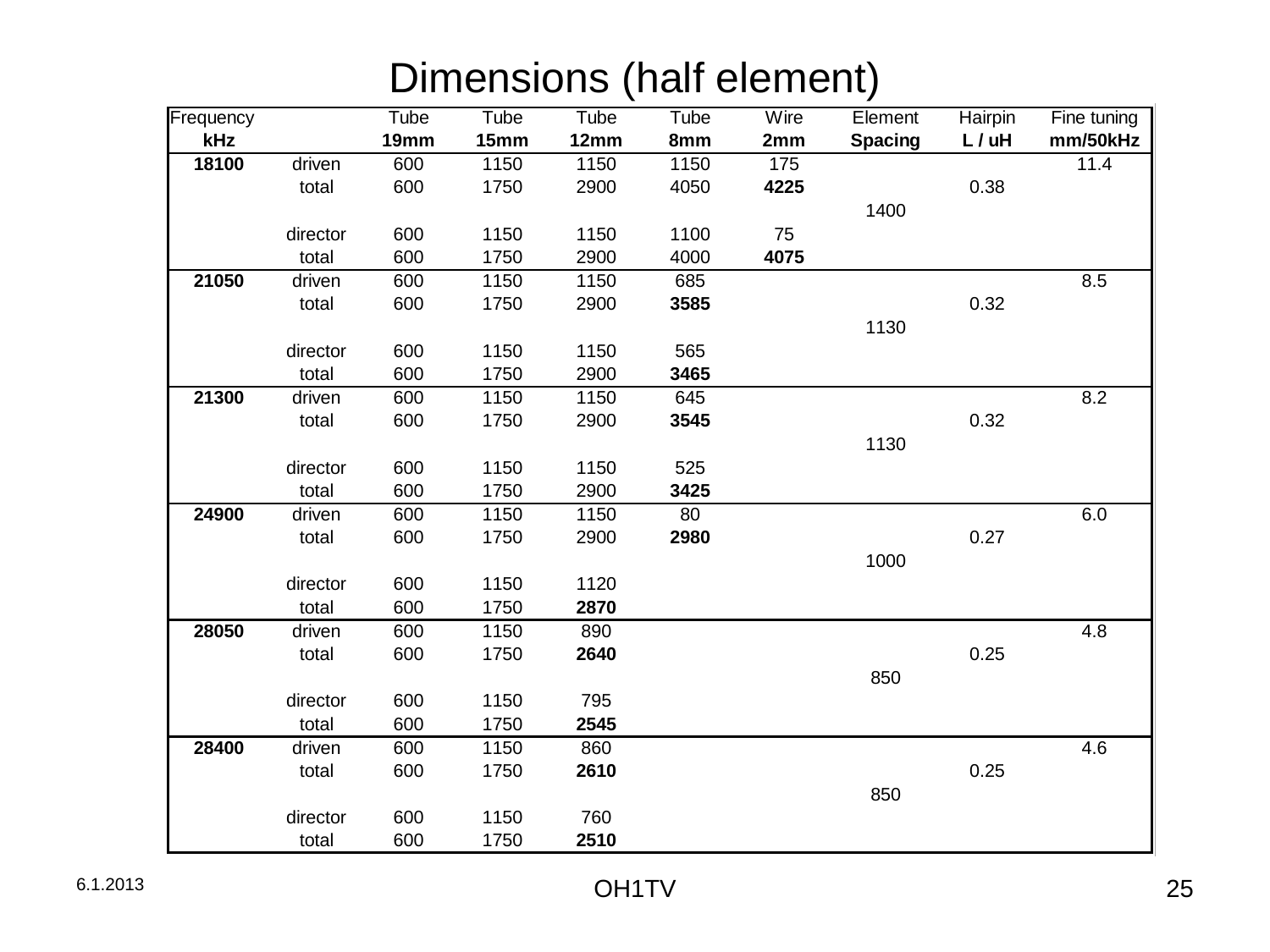# **Hairpins**

#### **0.38 - 0.32uH** 12-17m

Copper terminal lugs are soldered to both ends of dia 2mm copper wire. Distance from terminal hole center to center is 460mm

When rounded to circular form, inductance is 0.38uH, good for 17m band

When formed like a shortcircuited paraller line 6cm wide, inductance is 0.32uH, suitable for 15m band This works fine also on 12m.

**0.27 - 0.25uH** 10-12m

Copper terminal lugs are soldered to both ends of dia 2mm copper wire. Distance from terminal hole center to center is 380mm

When rounded to circular form, inductance is 0.27uH, good for 12m band

When formed like a shortcircuited paraller line 6cm wide, inductance is 0.25uH, suitable for 10m band